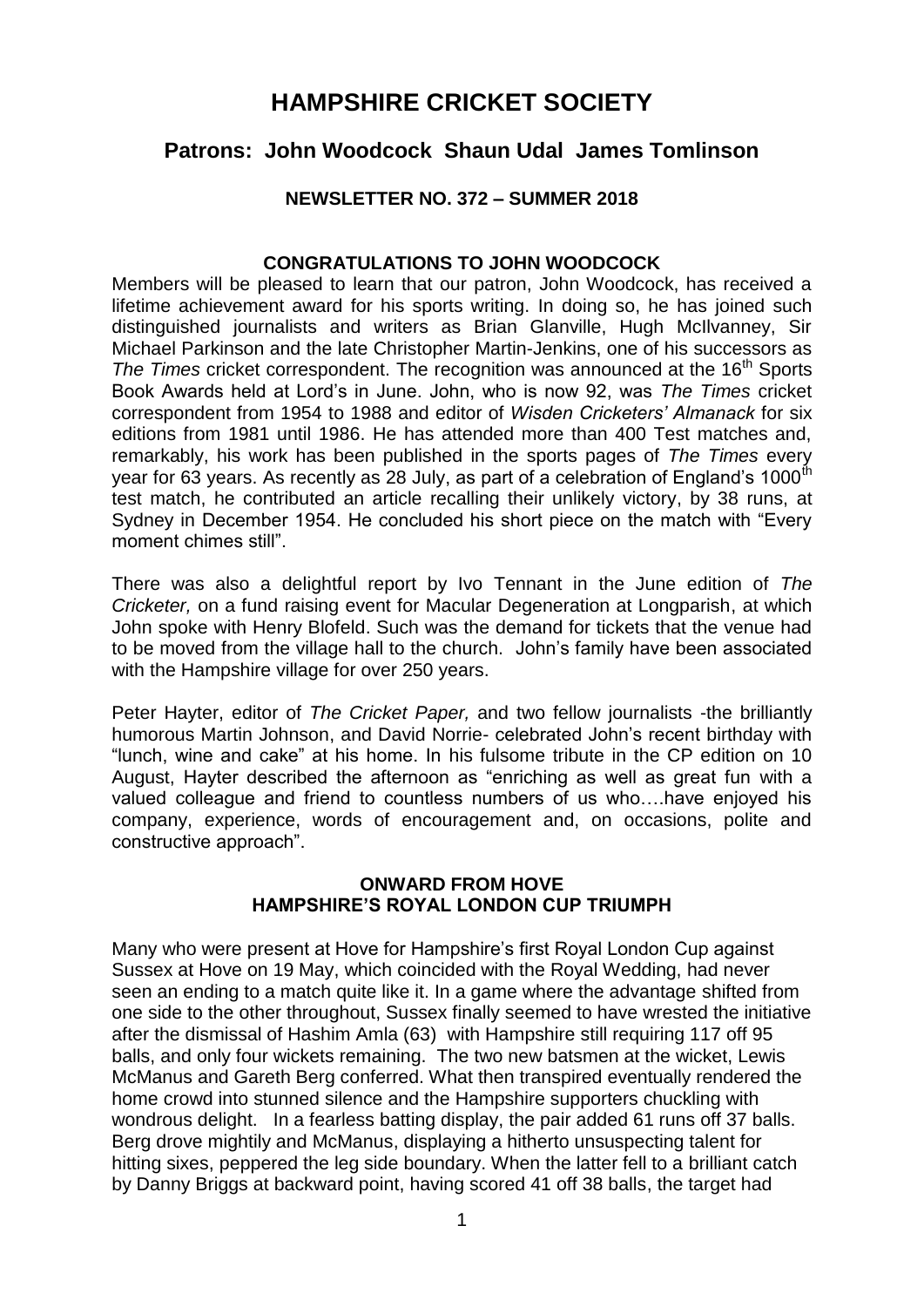been reduced to 56 off 57 balls. In partnership with Mason Crane, Berg carried on his merry way until he fell for a blistering 65 off only 37 balls. It had been a masterful display of calculated hitting. Fifteen runs were now required off 20 balls. Crane had needed time to settle in, but with Reece Topley at the other end, he now took over Berg's mantle. He eventually finished unbeaten on 21, as Hampshire won with four balls to spare.

It was a team performance that indicated that perhaps a memorable Cup run might be in store. And so it proved. Surrey, Essex (both at home), Middlesex and Glamorgan (both away) were swept aside as Hampshire topped their group to gain an automatic place in the semi-final. The only glitches were last ball defeats to Kent and Somerset, both at home. The former was a strange affair as Hampshire failed to score six off the last two overs with six wickets in hand. Hampshire also had themselves to blame for losing to Somerset, having dropped five catches and missed a stumping. (The match at Bristol was rained off without a ball bowled).

Nevertheless, in all the group matches, the County batted with a certainty and panache that was so enjoyable to watch. All the squad played their part. Amla, playing uncannily late with the softest of hands, batted memorably at Hove. Rilee Rossouw found redemption after a horrid first season in 2017, and a duck at Hove, by playing two match winning innings (90 and 111) against Surrey and Essex; he was of course to find ultimate fulfilment with his century (117) in the final at Lord's. After looking understandably distracted at Hove on his being dropped by England despite scoring a double century at Taunton on the eve of the announcement, James Vince batted with increasing assurance, culminating in that splendidly commanding 171 off only 126 balls against Yorkshire in the semi-final. He was at his omnipotent best, batting at a level which few batsmen in the world are capable of matching. Returning after injury Tom Alsop batted confidently whenever he walked to the crease, and made an eye catching 95 against Somerset before dominating the opening partnership with Rossouw at Lord's (he scored 75). Jimmy Adams and Liam Dawson (the latter absent because of injury and England Lions calls) both had their moments. At the age of 37, Adams is, with Vince, still Hampshire's best fielder in the ring. Sam Northeast returned from a prolonged finger injury to register half centuries against Yorkshire and crucially, in the final at Lord's when he nursed Hampshire through a difficult end to their innings.

The bowlers all performed well. On generally perfect wickets (some would say much too benign), they displayed the cardinal virtues of bowling straight with just enough variations of length, pace and spin to keep the opposition batsmen on their guard. Mason Crane claimed most wickets but the man who really took the eye was young off-spinner Brad Taylor. He matured perceptibly as the competition progressed. He never gave the batsmen any respite as he made them play at virtually every ball. He also batted well, and fielded outstandingly at backward point. The editor feels he has the potential to become Hampshire's most influential all-rounder since Peter Sainsbury. There can be no higher praise. His career to date has been plagued by injuries and a recurrence of the jinx meant that he was unable to play in the final. Reece Topley also gave tantalising glimpses of his prowess before he, too, missed the final through yet another back injury incurred whilst playing for England Lions against India A. Crane was only able to appear in the final after receiving a painkilling injection and understandably looked well below his best; he will now miss the rest of the season (as will Topley). Crane and Taylor have the scope to become a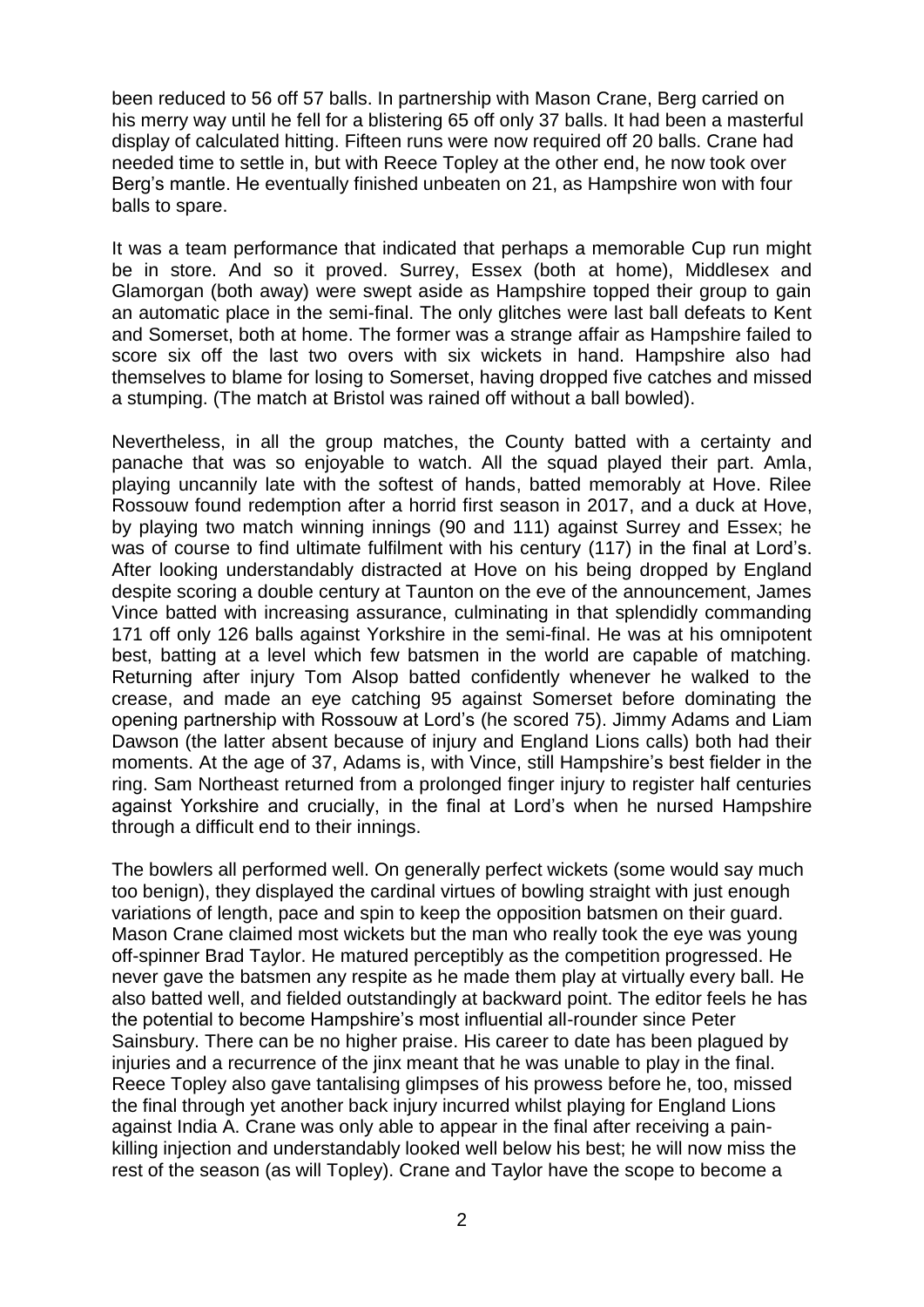formidable pair of spin bowlers in the future. Let us hope that they can overcome their injuries.

Special mention must also be made of the contribution of Berg, to whom Vince often threw the ball if Hampshire looked like slipping into trouble. Also, Chris Wood often bowled well at the end of the innings, never more so than in the final.

In addition to the flair with which they played each match, perhaps the most pleasing aspect of the Cup success, was the number of home grown players in the side. Last winter, as so many of the squad were playing abroad (mainly in t20 tournaments), Hampshire had little alternative but to give some of the younger players, particularly Joe Weatherley and Taylor, an extended run in the Caribbean 50-over competition. Both did well. Wood also enjoyed a renaissance. Both Weatherley and Taylor deserved selection for that match at Hove. They were joined there by Vince, Crane, McManus and, in later matches, the evergreen Adams, Alsop, Dawson and Wood.. Consequently, there was a real depth of warmth towards the side as supporters were able to identify with them.

The tournament coincided with statements by the discredited ECB about the new franchised t20 competition, scheduled to start in 2020. There was often speculation that 50-Overs cricket would be placed at risk in the English calendar. Through their approach this summer, Hampshire, and indeed, their Cup Final opponents, Kent, demonstrated that there ought to be a future for the format.

# **A BITTER DISAPPOINTMENT**

The least said about Hampshire's t20 campaign in 2018, the better. It was at the opposite end of the spectrum to their performances in the Royal London Cup. The County were seriously handicapped by the absences of Topley, Crane and Taylor throughout, but compared to the previous seven successful years, there was obviously so much that was wrong, particularly the recruitment of overseas players, the batting order and team selection. That they finished the tournament with their worst record since its inception in 2003 highlighted a number of deep underlying problems. The players must have been disappointed after the Royal London success,, but the supporters have come to expect so much better. The predecessors to the 2018 version of the t20 side have set the bar very high indeed.

### **HAMPSHIRE PLAYERS IN CLUB CRICKET**

With Hampshire being without a first-class fixture between 27 June and 19 August, and playing only their Royal London Cup Final matches and 14 days of t20 cricket (each lasting two and half hours) in that 52-day period, even the players might have joined supporters in wondering if there was a cricket season in 2018. The scheduling has never been so gormless.

It was therefore heartening to see at least two Hampshire players returning to their former clubs to assist them on Saturdays. Throughout his long career, **Jimmy Adams** has never wasted an opportunity to play for his club side, St. Cross Symondians, in the Southern League when not required by Hampshire. He was not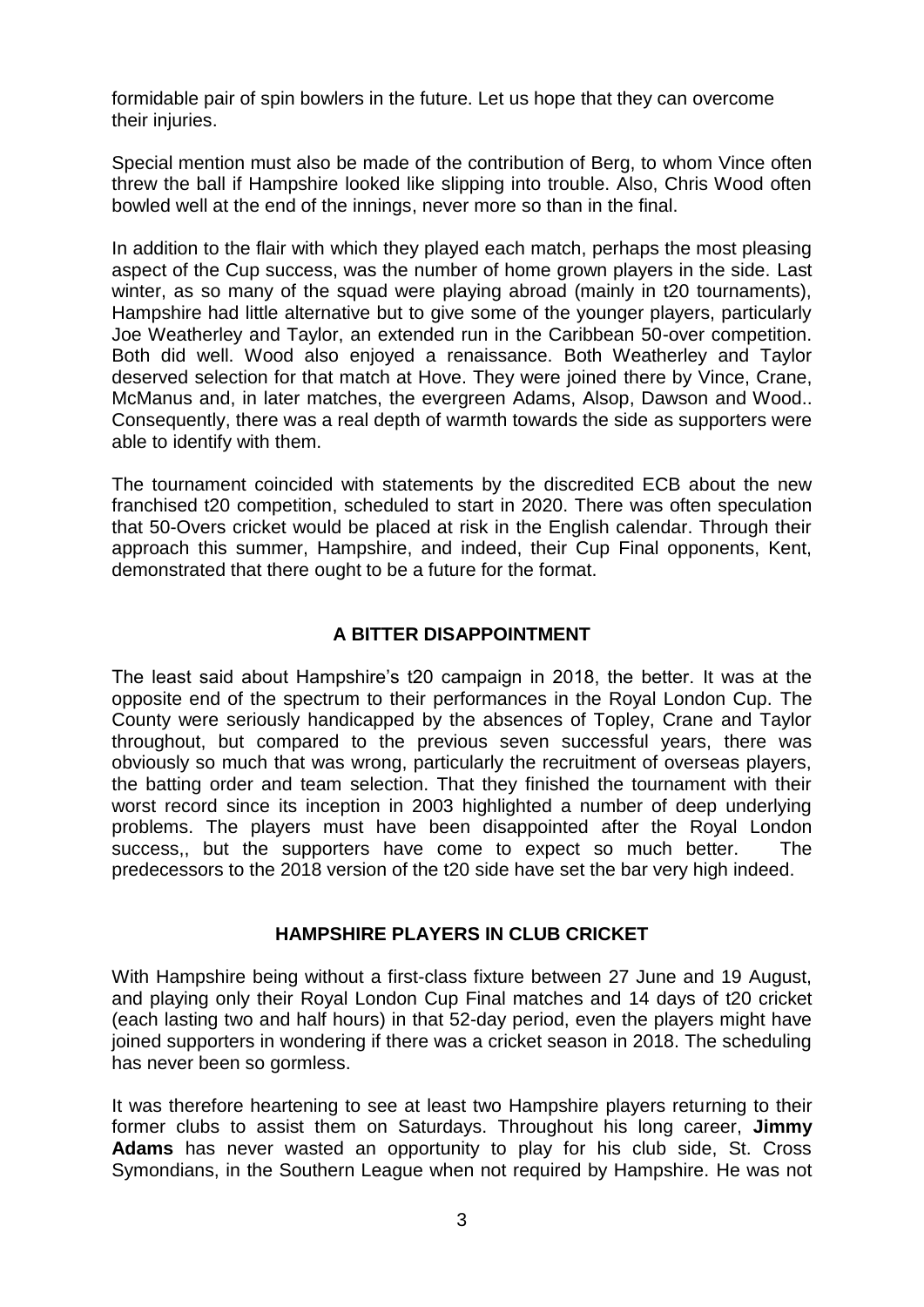selected, of course, for Hampshire's t20 squad. On successive Saturdays from 20 July, he scored 121 not out, 148 not out, 82 and 144 against Burridge, Bashley, Havant and Alton, respectively. These efforts were instrumental in St. Cross winning all four matches and entering the season's final stages by leading the league table for the first time in their history.

**Liam Dawson** returned to Goatacre in Wiltshire for a relegation clash with Taunton St. Andrew in the West of England League on 4 August. Batting at five, he scored 83, adding 111 for the fifth wicket with his brother, Bradley. Goatacre went on to win by two wickets. On the following weekend, he took five for 21, but finished on the losing side.

# **MEMORIES OF MALAHIDE**

### **By Keith Walmsley**

It is not often you get the chance to be in at the birth of a new Test nation, but by a remarkable coincidence (or perhaps not) my wife and I were in Dublin for a few days in May, at the same time as Ireland were making their Test match debut against Pakistan.

Sadly, there was no direct Hampshire involvement, but there was still plenty to enjoy about our experience at Malahide. For reasons that I still can't fathom, I had bought tickets in advance for the scheduled second day rather than the first. That turned out to be a very good move as Day One was washed out, and so we managed to be present for the first ball of Ireland's Test history. And a very eventful first ball it turned out to be, with debutant Imam-ul-Haq almost kicked out of the game before he had even taken strike, thanks to an entirely inadvertent collision with two Irish players as he scrambled to make his ground when his opening partner Azhar Ali took an unexpected quick single.

That wasn't the first memory of that first ball though. I was expecting a mighty roar from the 5,000 or so in the ground as Tim Murtagh ran in to bowl; and yet there was complete rapt, silence. Clearly, Irish cricket-followers love the game far too much to treat that first ball disrespectfully, and good on them for that.

And even that ball wasn't the first memory of the day. First and foremost was the attractiveness of the ground – a beautifully maintained arena in a lovely rural setting just outside the small town of Malahide, about ten miles north of Dublin. Then there was the question of the pre-match anthems. The Irish side was, of course, an allisland XI, with five of its members born in the Republic and five in Northern Ireland (and one in Lambeth). So would we get The Soldier's Song *and* God Save the Queen? No we wouldn't; as for the all-Ireland rugby XV, we got only the rousing, allinclusive, "Ireland's Call", to upset nobody and no doubt please everybody.

Other memories: As far as the play was concerned, Pakistan batted first and had the better of that first day, but not by a great margin. Ireland suffered by replicating the pattern of too many Test teams these days, by rarely if ever positioning a third man. I lost count of the number of boundaries conceded unnecessarily in that area. They suffered, too, by missing several opportunities for run-outs as Pakistan, following the example of that first ball, were constantly on the lookout for sharp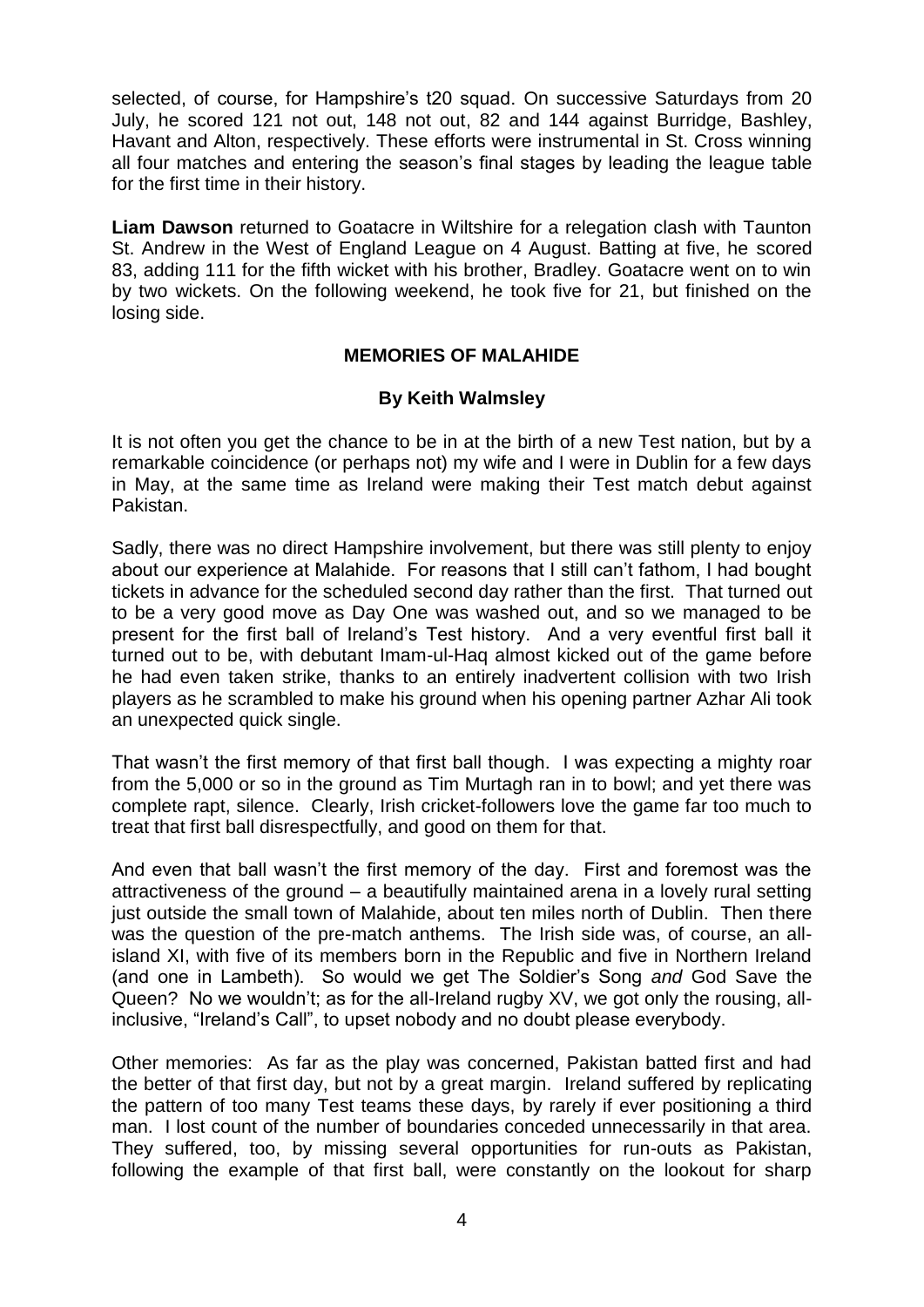singles. The accuracy of the Irish fielders in throwing at the stumps from close range on these occasions was, I'm sorry to say, not good. Probably it was just first-day nerves. But despite these niggles, the quality of their cricket meant that overall they deserved to be entirely satisfied with their first day at this level. Above all, their bowlers maintained much greater accuracy and threat through the day than might have been expected from an attack that, Murtagh and Boyd Rankin apart, had fewer than 100 first-class wickets between them.

One disappointment was that DRS was not in operation. Another was that the scoreboards were not the ground's greatest assets. There were just two small scoreboards, no different from those you might expect to see at the ground of any decent club, together with the imported "big screen" which sadly was far busier showing adverts rather than replays or the scorecard (so who was the fielder who took that catch? We didn't find out till much later). The big screen's constant naming of one of the Irish bowlers as "Tryone Kane" caused some mirth; try as he might though, Tyrone Kane wasn't able to get his name in the wickets column.

Away from the ground, we were constantly surprised at how little interest in, or even awareness of, the forthcoming Test match there was amongst Dubliners we spoke to. Even the newspapers weren't making much of it in the immediate run-up to the game. But they'll learn!

Any negative memories of the day were just teething troubles, easily enough overcome. Don't let them give you the impression that we had anything less than a really great day at the match, or that the Irish cricketers looked in some way less than a "proper" Test team. As the first playing day of the match showed us, and as was made increasingly clear over the following three days, the standard of their cricket confirmed that Ireland fully deserved their place among the elite. And of course they got a lot closer to beating Pakistan than England did at Lord's a couple of weeks later! They deserve many more chances at this level than they seem to be being offered at the moment.

(*Keith is a long standing Society member and was recently appointed Chairman of the prestigious and influential Association of Cricket Statisticians and Historians)*

# **THE HAMPSHIRE LIBRARY**

Three valuable books have been written this summer which enrich Hampshire's cricketing history. All of them are highly recommended.

### **Hampshire County Cricketers** by Dave Allen (pub Mayhill, price £9.95)

Dave Allen has already written three books in recent years, two on Hampshire's history and another outlining all the changes in the game since he first watched the County play in 1959. Hampshire inevitably figure prominently in the latter. He now caps them all with a magisterial A-Z of every man who has played first team cricket in all formats for the Club since 1864, the year of their inaugural first-class match. The biographies are authoritative, comprehensive, informative and always interesting. Dave wrote the book in a very short space of time, which makes the scope and accuracy an astounding feat. It is bound to be referred to by all those with an interest in Hampshire cricket time and again.